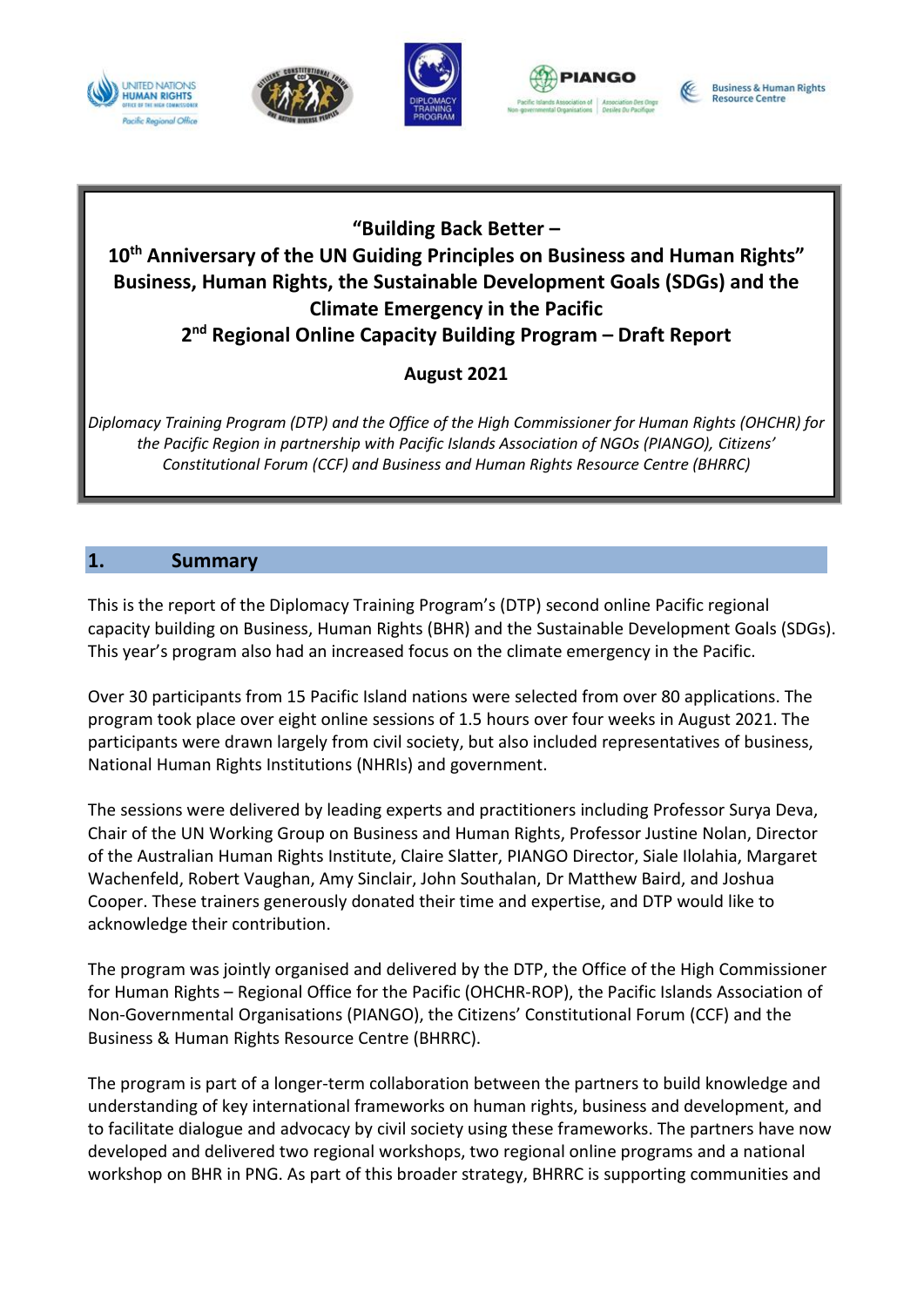individuals negatively impacted by businesses, OHCHR-ROP is convening regional Pacific BHR Forums and PIANGO is building the capacity of its member organisations across the Pacific.

A key focus in this program the intersection of the environment and human rights, including in relation to Deep Sea Mining (DSM), fisheries, mining, logging and palm oil. It is notable that a safe and healthy environment has now been recognised as a human right. The focus on climate change and human rights and the SDGs also highlighted that the most critical period for action was the years leading up to 2030. Every government and business decision has to factor in climate impacts if the SDGs and commitments on reducing carbon are to be realised. The UN Guiding Principles on Business and Human Rights provide the basis for partnership between government and business.

> "**Loved it so much because I got to learn new things and the topics are relevant to what is happening in my country"** Georgina Naigulevu, Fiji

## **2. Background and Context: Why this Training?**

The health and economic crises of the COVID-19 pandemic and the existential threat of climate change pose acute challenges to Pacific island states - and to realising the SDGs. Pacific island governments will be looking for international investment and will be relying on the private sector as they look to "build back better" from these crises.

This online program, coinciding with the 10<sup>th</sup> Anniversary of the UN Guiding Principles on Business and Human Rights (UNGPs), took place in the lead-up to COP 26 in Glasgow. COP 26 and the SDGs require government and business to act together in partnership, with urgency. The UNGPs provide a framework for that partnership.



Global frameworks and guidelines on responsible and sustainable business practices, human rights and climate change can ensure that the Pacific region "builds back better" following the economic crisis caused by COVID-19. Under the UN Guiding [Principles](https://www.ohchr.org/documents/publications/guidingprinciplesbusinesshr_en.pdf) on [Business](https://www.ohchr.org/documents/publications/guidingprinciplesbusinesshr_en.pdf) and Human Rights [\(UNGPs\)](https://www.ohchr.org/documents/publications/guidingprinciplesbusinesshr_en.pdf), states have a duty to protect and businesses have a responsibility to respect human rights, and both have a role in providing access to effective remedies. Moreover, the SDGs emphasise partnership and the Paris

Agreement mandates reductions in carbon and environmental impacts, including from extractive industries. These frameworks provide governments, investors and business with guidance to make decisions.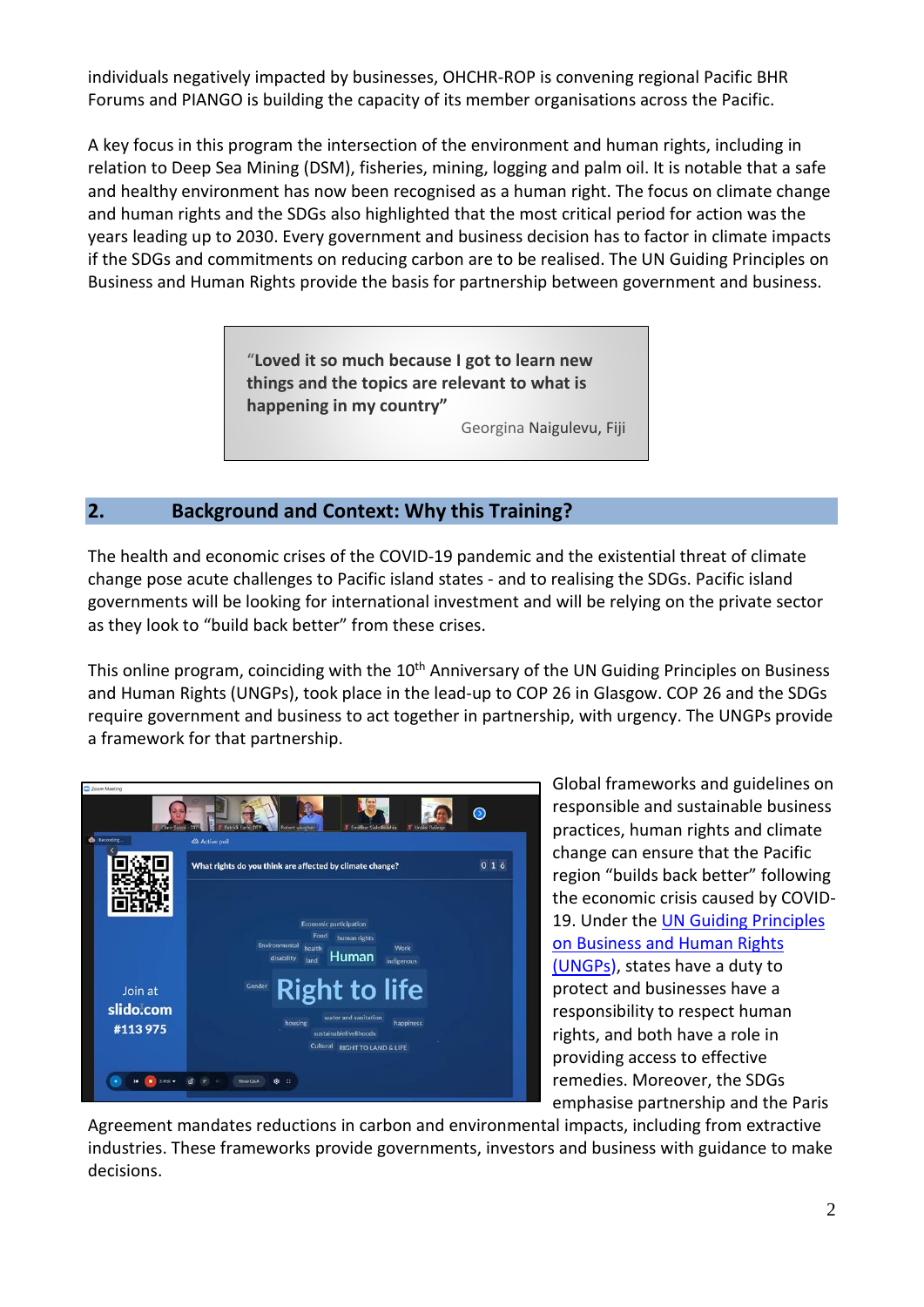Knowledge and understandings of these commitments and frameworks, and their interconnectedness is limited. This contributes to the risks that negative human rights and climate impacts will not be considered in key decision-making process. These risks are increased in the context of COVID-19 with increased global competition for natural resources in the Pacific, and increased need by Pacific governments for foreign direct investment. The climate emergency, and the urgency to reduce emissions requires joined up decision making by government and business.

Extractive industries, including deep sea mining, forestry and fisheries, as well as infrastructure and tourism are impacting communities. Women, children and persons living with disabilities are particularly vulnerable to negative impacts. The UNGPs have the potential to ensure that economic development is inclusive and is economically and environmentally sustainable, but there is very limited awareness of the UNGPs and how to apply them.

With increased knowledge and understandings of these frameworks, Pacific civil society is better placed to engage in informed policy dialogue and advocacy to defend and promote their human rights.

> **"Though I know the term Human Rights, SDGs, UNGPs my knowledge was shallow. After attending all 8 sessions, I now know well all these terms & how very useful I can apply them"**

> > Bafiguo Don, PNG

## **3. Program Content and Description**

Eight 1.5-hour sessions were held over the four weeks, with participants expected to engage in a further sixteen hours of offline activity. The program began with an introduction to business and human rights and the respective duties/responsibilities of governments and business to protect, respect and remedy human rights. There was a focus on the responsibility of business to have a clearly articulated human rights policy and to have clear processes of due diligence to ensure that they are not causing, contributing to or directly linked with human rights harms. The importance of a gender analysis and understanding the differing risks, vulnerabilities and impacts on women was highlighted with reference to the gender [guidance](https://www.ohchr.org/Documents/Issues/Business/BookletGenderDimensionsGuidingPrinciples.pdf) of the UN Working Group on Business and Human Rights [\(UNWG\).](https://www.ohchr.org/Documents/Issues/Business/BookletGenderDimensionsGuidingPrinciples.pdf)

There was a session dedicated to the connections between the SDGs and the UNGPs – and to understanding the perspectives of the private sector and how they engage with these frameworks.

The right to access remedy when harms are done is the third pillar of the UNGPs. This is a responsibility for both state and business.

The OECD Guidelines on Multinational Enterprises (MNEs) provides one of the few avenues currently available to communities to seek access remedies across borders. A recent case involving Rio Tinto's Panguna copper mine in [Bougainville](https://www.oecdwatch.org/complaint/human-rights-law-centre-vs-rio-tinto/) provides one example of how this complaints mechanism works. Its emphasis is on mediation – with government encouraging business to come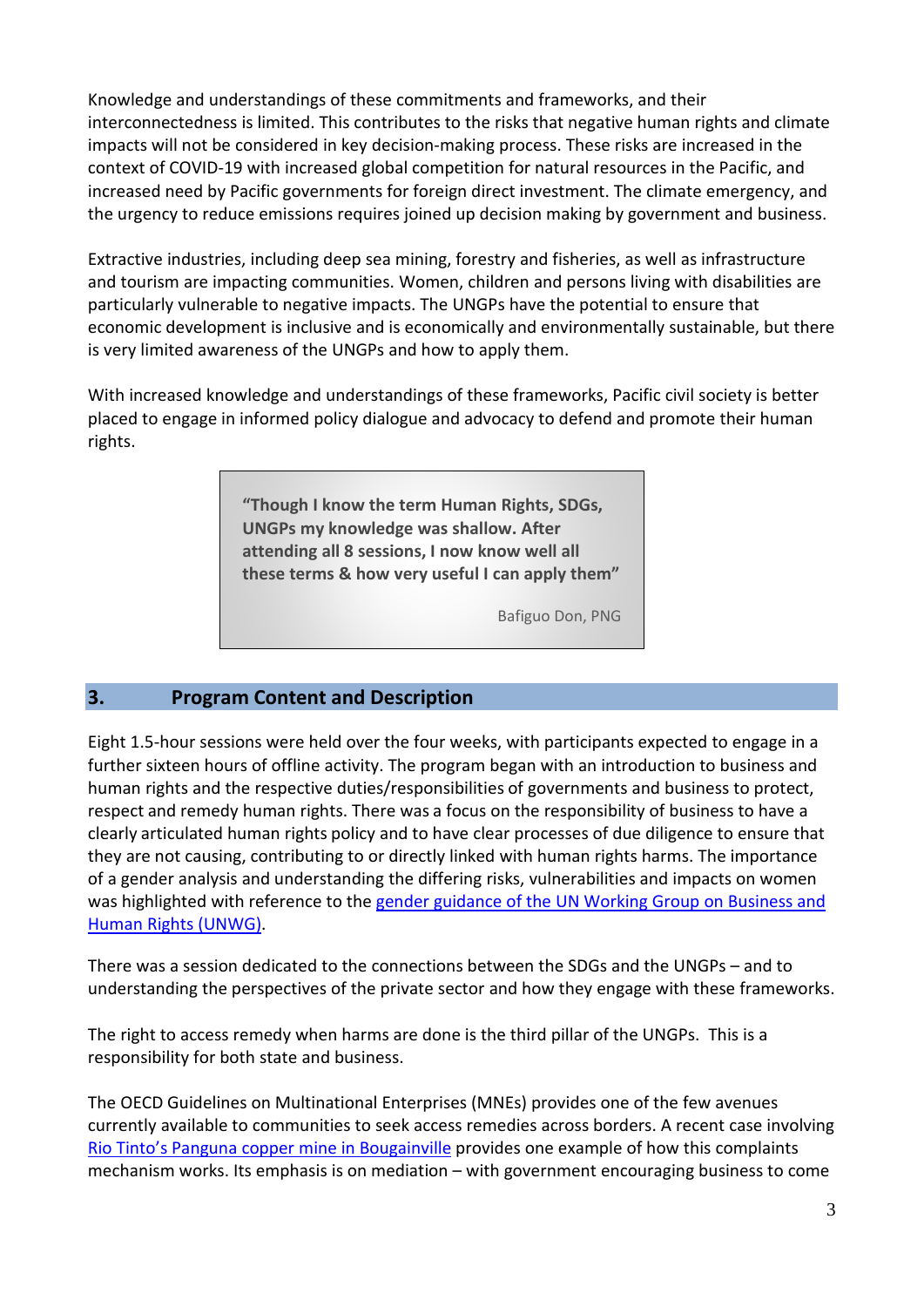to the table to address grievances. The OECD Guidelines include content on human rights, the environment, corruption, labour and consumer rights.

The emphasis on interconnected and mutually reinforcing frameworks continued with a focus on climate change commitments. The science has made it increasingly clear that the [biggest](https://www.unep.org/resources/report/climate-change-and-human-rights) global threat to human rights is climate [change.](https://www.unep.org/resources/report/climate-change-and-human-rights) There are also risks that responses to climate change, the need for new low emission technologies and fuel sources will increase risks for some communities – through deep sea mining, and deforestation for palm oil.



International human rights standards and international environmental law have evolved along different paths, informed by the advocacy of different movements, but increasingly there is an understanding of their interconnectedness. This includes through recognition of the human right to a healthy environment, and the human rights of environmental defenders – to be able to protest and defend their lands, cultures and communities safely.

> *Advocacy Tip: If you have a concern about a particular company – or wish to engage it in dialogue, have a look at its website for its policy commitments/human rights policy. You can quote these in your advocacy,*

The program was informed by the perspectives and examples of participants that were generously shared.

A session focused on the UN's human rights accountability and reporting processes – as well as how to access support and solidarity from BHRRC and other international NGOs. The need for credible, verifiable information was emphasised.

> *"The topics were logically sequenced, starting from a broad overview then zooming into more ground experiences. I also like the mix of resource persons and their expertise. Lastly, the chance for participants to share actual experiences was very good."*

[Cite your source here.]

## **4. Participants**

There was an open application process for this program. The program partners disseminated the program brochure widely through their respective networks. Participants were selected from over 80 applications. Selection criteria included country and gender balance, relevance of the training,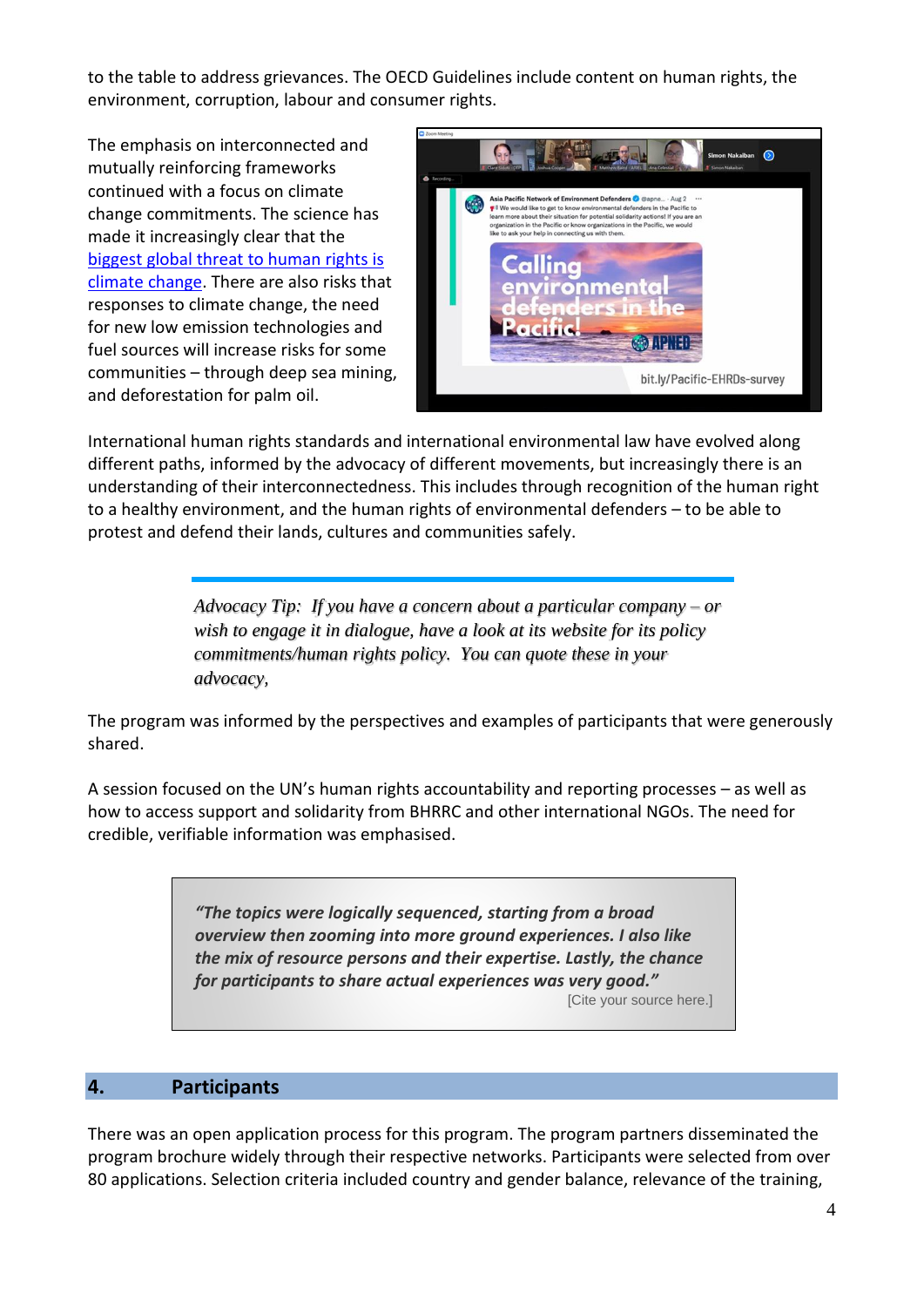and capacity to participate and apply the training. Over 30 participants from 15 Pacific Island nations were selected from civil society (CSO), government institutions and business organisations. The majority work with CSOs. DTP thanks the participants for sharing their views and perspectives. See appendix for list of participants.





## **5. Trainers and Training Methodology**

Due to COVID 19 and travel restrictions, this program transitioned to being online. A five-day intensive residential program was delivered through 8 x 90 minute sessions held over four weeks. The disadvantages of online include reduced depth and engagement between participants and with trainers/facilitators. Advantages include wider reach of participants and a longer period of engagement with participants that enables individual issues to be raised and returned to, for links and further reading to be shared more.

DTP's trainers are experienced local, regional and international human rights practitioners, academics, and experts who believe in the philosophy of participatory training. Professor Surya Deva, Chair of the UN Working Group on Business and Human Rights, Justine Nolan, Amy Sinclair and Joshua Cooper were among the program trainers. The organisers recognise and value the experiences and skills that participants bring to such programs. The training used an accessible and user-friendly online platform, with a combination of



lectures, presentations, webinars, videos, exercises and group activities between sessions. Interaction and sharing experiences and lessons with others was actively encouraged.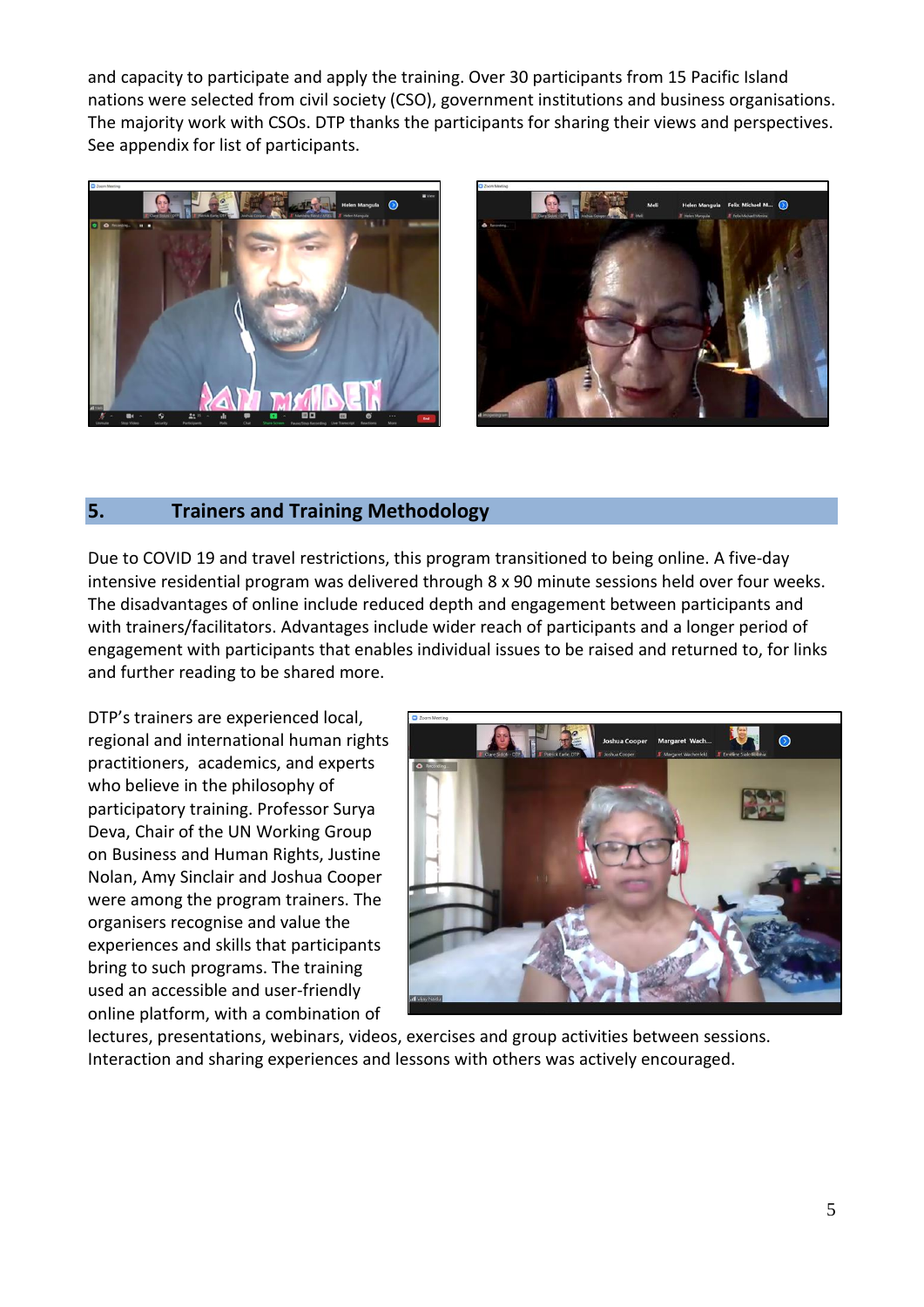*"…the facilitators were so passionate and giving with their knowledge and experiences…"*

Maria Vanuaca, Fiji

## **6. Monitoring and Evaluation and Feedback**

After each session participants were sent a feedback form which sought their evaluation of the session and their feedback to guide the program. At the end of the program all of the participants were requested to fill in an end of training evaluation form. Feedback and evaluation forms asked a number of quantitative and qualitative questions.

The feedback from the participants was very positive. Levels of awareness and understanding were increased. Participants were able to relate the course content to their concerns and the issues they are working on. Building awareness and understanding is a necessary first step in promoting implementation of human rights standards, and enabling advocacy for implementation. The impacts of building knowledge and understanding needs to be measured over a longer timescale.

> *"Very good. I followed well and learnt a lot. All speakers very good. Thanks."* Jennifer Ligo, Vanuatu

## **7. Lessons Learned and Next Steps**

This was the second online course on Business and Human Rights, and the SDGs. It is clear that there is still very limited awareness of the UNGPs in the Pacific. The increase in the number of applications for this program was welcomed and is an indicator of need and interest.

Delivering this course online enables wide participation from across the Pacific and can be effective at engaging a wide diversity of participants. Applications and participation from some of the smaller and more isolated Pacific island nations has been one of the benefits of online delivery of the program. Whether this is translates to residential programs is yet to be seen. However, all partners are keen to continue the broader Pacific participation in the program and subsequent network. Going forward it appears likely that a variety of capacity building programs will be offered: residential, online and hybrids. What these all look like and how they are connected is something the partners need to grapple with over the next year.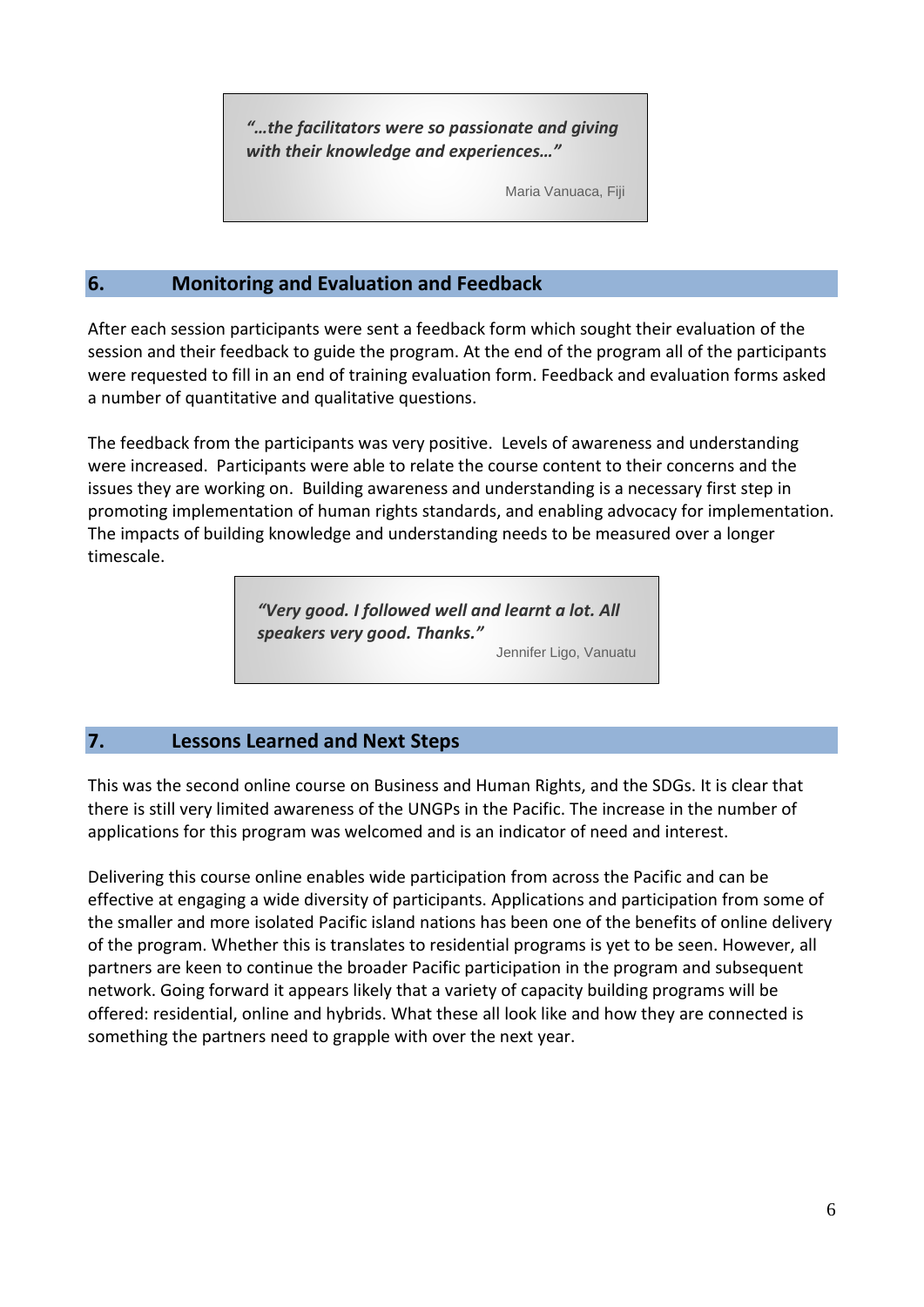

Extending the program over a number of weeks enables participants the time to engage with the material, to undertake assignments, do their own reading and connect with each other. The amount of content to be delivered is in tension with the amount of participation that is possible within 90 minute sessions. Partners have only explored offerings over a 4-week period to date. Feedback from a number of participants in this program indicated an interest in the program running longer with more sessions. The feasibility of this would need to be explored, along with actual interest and retention but could be an option.

Following the 2019 residential program in Fiji, a fledgling *Pacific Business and Human Rights Network* was established incorporating participants from the previous programs. The onset of the pandemic and the subsequent lockdowns and travel restrictions has curtailed the development of this network. The interest from across the Pacific in the two online BHR programs and growing requests for knowledge and sharing of best practice advocacy illustrates the need for the network and the partners are keen for this to develop. It is hoped that activities and engagement can increase as COVID restrictions ease.

The increased focus on international environmental law and on climate change is a positive evolution for course content. International and national environmental law provides valuable tools for community advocates to use and this was highlighted by examples from participants. The commitments at COP 26 will need to be integrated into SDG planning and may provide valuable leverage for advocates concerned at the impacts of deforestation, mining and fishing.

The UNGPs with their focus on the responsibilities of both government and business is an important and strategic way to build understanding and dialogue on human rights and sustainable development in the Pacific. Capacity building programs provide a vital opportunity for enabling this dialogue to take place – and for all involved to learn together and share perspectives. DTP needs to consider how to engage more participants from business and government at the same time as increasing the reach to CSOs who are at risk.



It is also clear from these and previous programs that participants draw a distinction between local businesses in the Pacific, and the businesses that come from outside the Pacific islands – those investing in the extractive industries in particular. These businesses/investors from outside the Pacific are seen as extracting resources and benefits with lasting negative consequences on the environment and local communities in the Pacific. How to ensure the positive impact of much needed investment in the economies of the Pacific is a major challenge, one that the COVID 19 pandemic has made more acute.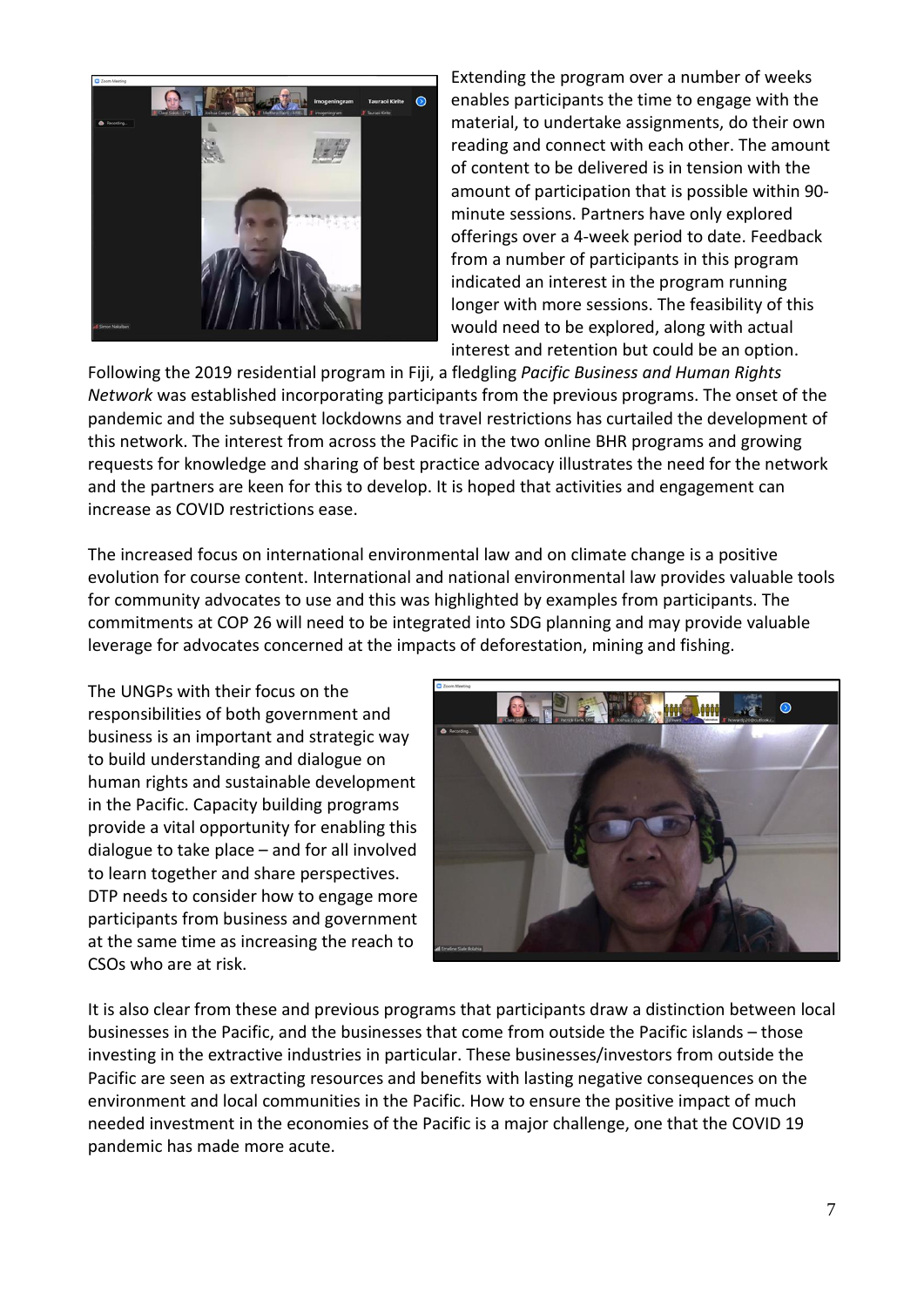*"The course is very useful and there were so much content provided which was good. I also like that the organizers provide materials in a timely manner and also providing the recording right after the class. I also like that participatory nature of the course and being able to share experiences, while also maximising the chatbox for questions that are immediately addressed. I hope for the next run, there will be more experiences in other Asian regions (Southeast Asia, South Asia, etc) though of course understandable that the course is largely focused on the Pacific."*

[Cite your source here.]

### **8. Program Funding**

This program was funded by OHCHR-ROP – with funding support provided also by the National Endowment for Democracy (NED) and Australian donors to the DTP. It would not have been possible without the generous pro-bono contributions of DTP's trainers who share DTP's belief in the value of investing in community advocates.

### **9. About Program Partners**

The **Diplomacy Training Program (DTP)** is an independent NGO affiliated with the University of New South Wales providing practical training in human rights and advocacy in the Asia-Pacific region.

**The Office of the High Commissioner for Human Rights – Regional Office for the Pacific (OHCHR-ROP)** aims to ensure that the protection and enjoyment of human rights is a reality in the lives of all people. It provides assistance in the form of technical expertise and capacity-development in order to support the implementation of international human rights standards on the ground.

The **Pacific Islands Association of Non-Governmental Organisations (PIANGO)** is the major Pacific regional non-governmental organisation with membership in 23 countries and territories of the Pacific Islands. For over 25 years, PIANGO has served the Pacific through strengthening and building the capacity of the civil society sector.

The **Citizens' Constitutional Forum (CCF)** is an NGO based in Suva with more than 10 years' experience in community education and advocacy on democracy, human rights and multiculturalism.

The **Business & Human Rights Resource Centre (BHRRC)** is a non-profit organisation that works to advance human rights in business through strengthening corporate accountability, building transparency, and helping empower advocates.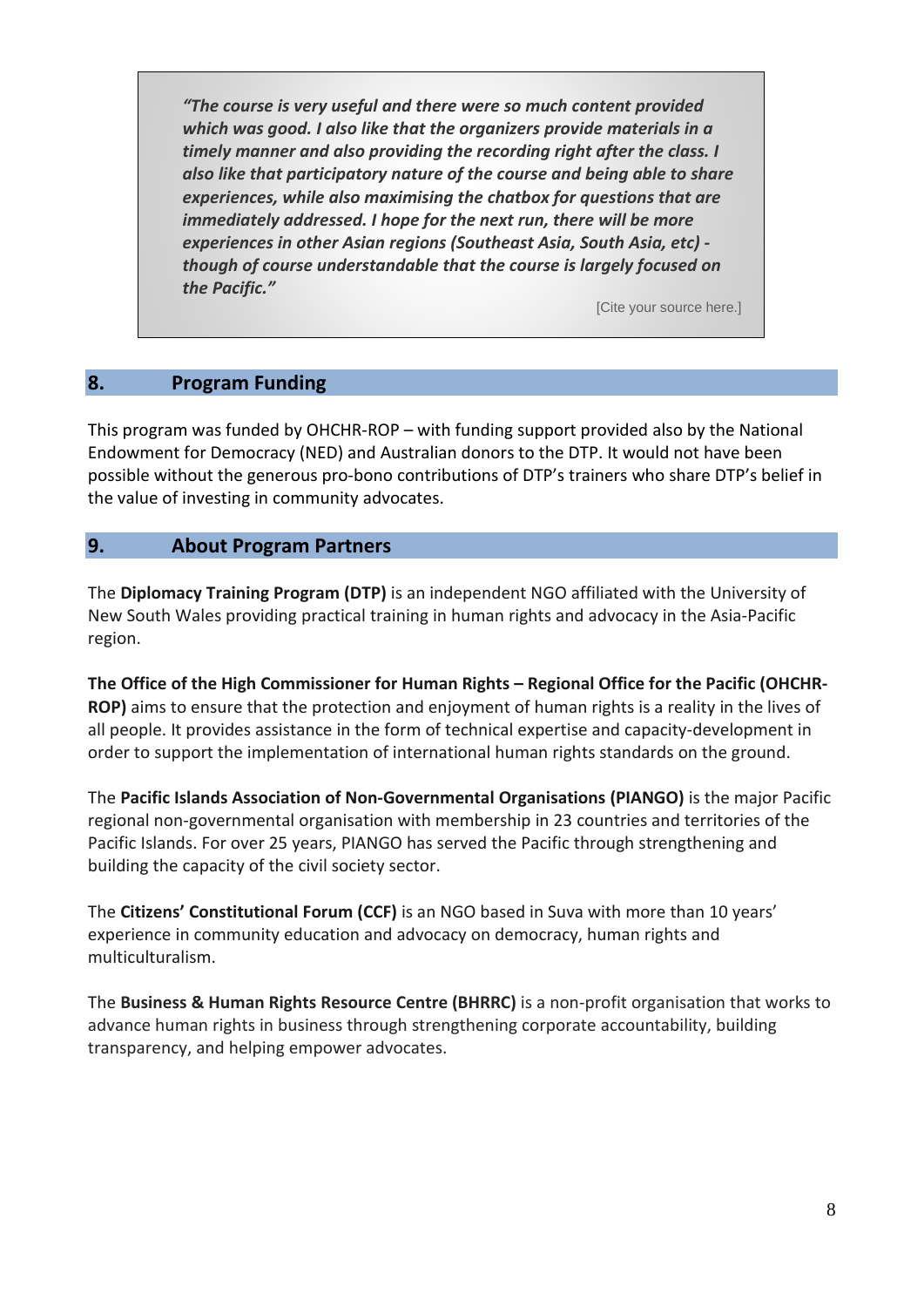## **Appendix 1: Schedule Overview**









Business & Human Rights<br>Resource Centre

E

#### Building Back Better - Business, Human Rights, the SDGs and the Climate Emergency in the Pacific **Online Capacity Building Program** August 2021

| Week                   | <b>Dates</b>                | <b>Theme</b>                                                                                          |         | <b>Session 1</b>                                                                                                                                                                                                                                                                        |          | <b>Session 2</b>                                                                                                                                                                                                          |
|------------------------|-----------------------------|-------------------------------------------------------------------------------------------------------|---------|-----------------------------------------------------------------------------------------------------------------------------------------------------------------------------------------------------------------------------------------------------------------------------------------|----------|---------------------------------------------------------------------------------------------------------------------------------------------------------------------------------------------------------------------------|
| Week                   | August<br>$2 - 6$<br>2021   | Introduction to<br>Human Rights and<br>Business in the Pacific<br>4.00 pm $-6.00$ pm $-$<br>Suva Time |         | Tuesday, $3^{rd}$ August: $4.00$ pm $- 6.00$ pm $-$ Suva Time<br>Business, Human Rights and the SDGs in the Pacific -<br>10 <sup>th</sup> Anniversary of the UN Guiding Principles on Business and<br>Human Rights - The Challenges<br>Professor Surya Deva and Professor Justine Nolan |          | Thursday, $5^{th}$ August: 4.00 pm $-$ 6.00pm $-$ Suva Time<br>UN Guiding Principles on Business & Human Rights - The<br>Three Pillars of Protect, Respect and Remedy<br>Professor Surya Deva and Professor Justine Nolan |
| Week<br>$\overline{c}$ | August<br>$9 - 13$<br>2021  | Business & Human<br>Rights                                                                            | Tuesday | Tuesday, 10 <sup>th</sup> August: $4.00$ pm $- 6.00$ pm $-$ Suva Time<br>UN Guiding Principles on Business & Human Rights - what do they<br>mean for Pacific businesses, workers, communities, consumers and<br>investors - Panel Discussion                                            | Thursday | <b>Thursday, 12<sup>th</sup> August:</b> 4.00 pm $-$ 6.00pm $-$ Suva Time<br>Access to Remedy - what does it mean, what<br>options/approaches/experiences: OECD<br>NCPs/NHRIs/Experiences of CSOs                         |
| Week<br>3              | August<br>$16 - 20$<br>2021 | BHR & Sustainable<br>Development Goals<br>(SDGs), Climate<br>Change and Oceans                        |         | Tuesday, 17 <sup>th</sup> August: (TBC) Suva Time<br>Participant Recaps:<br>Human Rights and Climate Crisis<br>Connecting Frameworks and Action for Building Back Better                                                                                                                |          | <b>Thursday, 19th August:</b> 4.00 pm $-$ 6.00pm $-$ Suva Time<br>The UNGPs and the Extractive Industries -<br>Deep Sea Mining, Mining, Forestry and Fishing                                                              |
| Week<br>$\overline{4}$ | August<br>$23 - 27$         | BHR in the Pacific -<br>Processes of<br>Accountability and<br>Next Steps                              |         | Tuesday, $24th$ August: $4.00$ pm $-$ 6.00pm $-$ Suva Time<br>The UN and Human Rights Accountability Processes - An<br><b>Introduction</b><br>UPR, SPs, TBs, VNR & NDCs                                                                                                                 |          | <b>Thursday, 26<sup>th</sup> August:</b> 4.00 pm $-$ 6.00pm $-$ Suva Time<br>Moving Forward - UNGPs and the SDGs -in the Climate<br>Emergency - Mutually Reinforcing Frameworks                                           |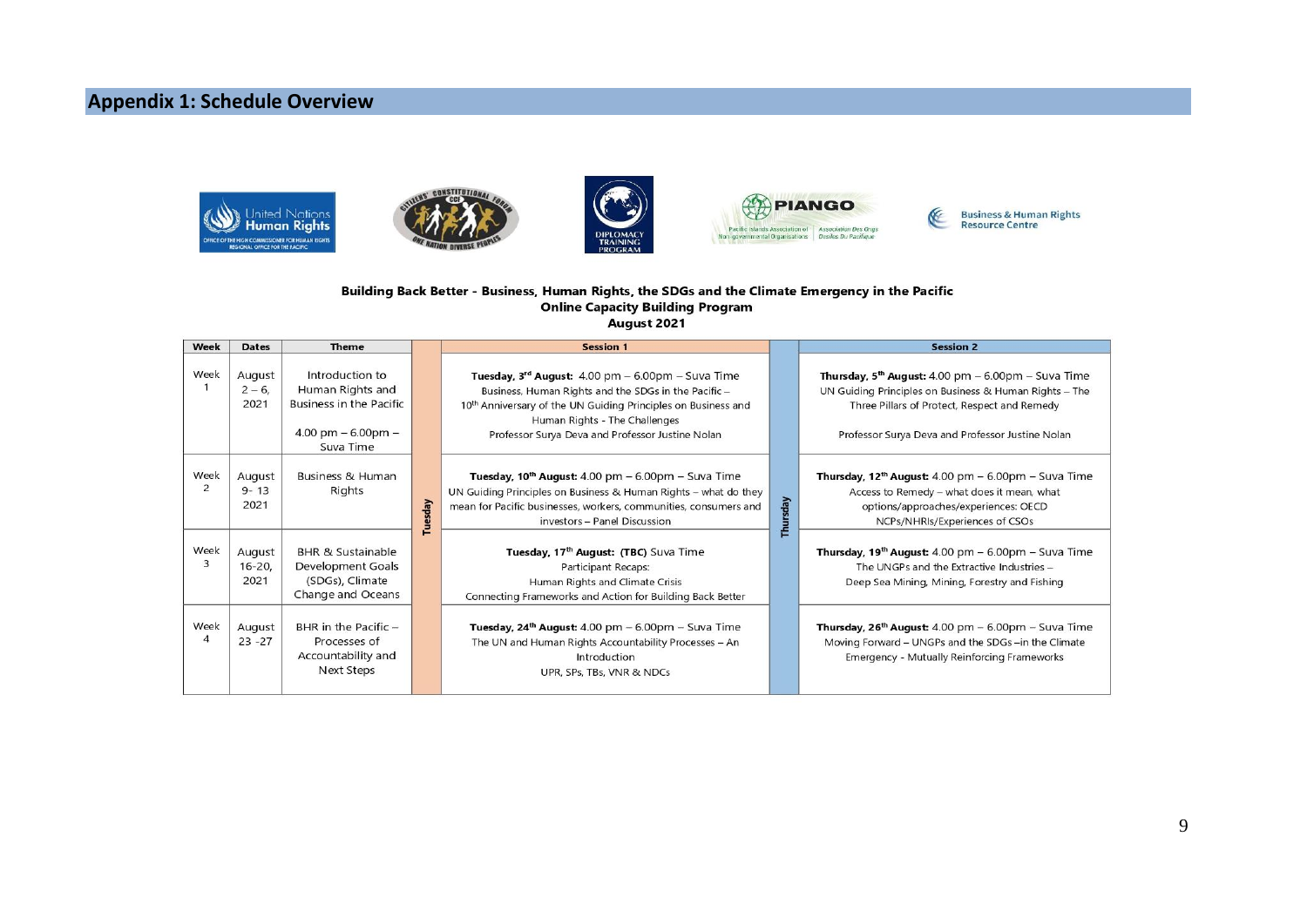# **Appendix 2: Participants**

| <b>First Name</b> | <b>Last Name</b>  | Country          | Organisation                                                                                                             |
|-------------------|-------------------|------------------|--------------------------------------------------------------------------------------------------------------------------|
| Aatika            | Patel             | Fiji             | Individual                                                                                                               |
| Abigail Lois      | Aguilar           | Philippines      | Greenpeace Southeast Asia                                                                                                |
| Adi Losana        | <b>Bulamaibau</b> | Fiji             | Alliance for Future Generations (AFG) & Self                                                                             |
| Ah Moon           | Timan             | Kiribati         | St Paul Catholic Communication Centre (St<br>Paul CCC)                                                                   |
| Ambrose           | Kwaramb           | Papua New Guinea | National Department of Health                                                                                            |
| Andrew            | Higa              | Solomon Islands  | Anomera tribe Conservation Association                                                                                   |
| Asilika           | Masikolikoli      | Fiji             | University of the South Pacific Human<br><b>Rights Alumni Association</b>                                                |
| Aydah             | Akao              | Solomon Islands  | Network for the Indigenous peoples<br>Solomons                                                                           |
| <b>Bafiguo</b>    | Don               | Papua New Guinea | Angau Memorial Provincial Hospital                                                                                       |
| Bal               | Tema              | Vanuatu          | Vanuatu Christian Council (VCC)                                                                                          |
| <b>Broderick</b>  | Mervyn            | Fiji             | Ignite4Change                                                                                                            |
| Camilus           | Liaia             | Papua New Guinea | Napapar Turguvai Association - Kerevat<br>Township customary Landowners<br>Association. International Training Institute |
| Debbie            | Whippy            | Fiji             | Fiji Commerce and Employers Federation                                                                                   |
| Eleala            | Avanitele         | Tuvalu           | <b>Tuvalu Red Cross Society</b>                                                                                          |
| Elizabeth         | Nootai            | Cook Islands     | Cook Islands Office of the Ombudsman                                                                                     |
| Felix             | Taora Mimira      | Papua New Guinea | PNG Air Ltd                                                                                                              |
|                   |                   |                  | Pacific Islands Chapter of the Internet                                                                                  |
| Georgina          | Naigulevu         | Fiji             | Society                                                                                                                  |
| Helen             | Mangula           | Papua New Guinea | Eden Empowerment Association Inc.                                                                                        |
| Imogen            | Ingram            | Cook Islands     | Koutu Nui O Te Kuki Airani                                                                                               |
| Isabelle          | Gurney            | Fiji             | Pacific Women Shaping Pacific<br>Development                                                                             |
| Jennifer          | Ligo              | Vanuatu          | Vanuatu Women Against Crime And<br>Corruption (Wacc) Ngo (Volunteer)                                                     |
| Joel              | Abraham           | Fiji             | Fijian Competition and Consumer<br>Commission                                                                            |
| Josaia            | Osborne           | Fiji             | Pacific Islands Association of Non-<br>governmental Organisations (PIANGO)                                               |
| Kata              | Pulusi            | Tuvalu           | Tuvalu Chamber of Commerce & Industry<br>Inc.                                                                            |
| Laiakini          | Waqanisau         | Fiji             | Will Ventures Pte Ltd                                                                                                    |
| Maraia            | Vanuaca           | Fiji             | Office of the President, Fiji                                                                                            |
| Maria             | Temalesi          | Fiji             | The Society for the Indigenous Women of<br>the Cakaudrove Province, Fiji                                                 |
| Mark              | Ibak              | Papua New Guinea | Lae Lutheran Youth                                                                                                       |
| Marvin            | Kaea              | Solomon Islands  | Makira Ulawa Provincial Government<br>(MUPG)                                                                             |
| Meli              | Bitu              | Fiji             | <b>MB2 CONSULTANCY</b>                                                                                                   |
| Michael           | Bleasdale         | Australia        | Rights & Inclusion Australia                                                                                             |
| Milika            | Baukitoga         | Fiji             | Fiji Council of Social Services (FCOSS)                                                                                  |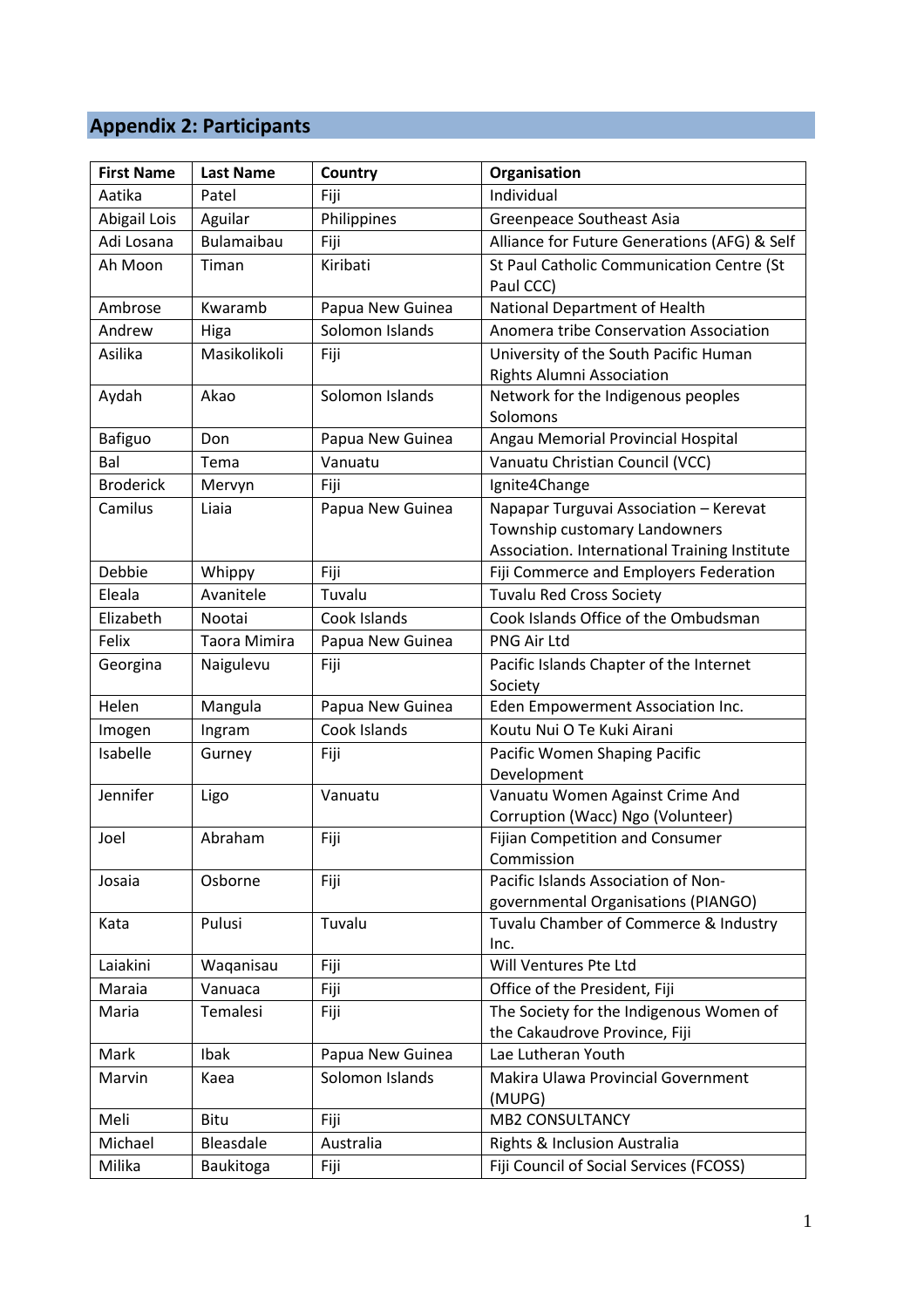| Mohammed  | Al-Dousary     | Fiji                    | UN Association of Fiji UNAF                  |  |
|-----------|----------------|-------------------------|----------------------------------------------|--|
| Montin    | Romone         | Vanuatu                 | Montreal Van Java Limited                    |  |
| Nid       | Satjipanon     | New Zealand             | New Zealand Human Rights Commission          |  |
| Raynold   | Tonny          | Vanuatu                 | Vanuatu Christian Council (VCC)              |  |
| Riyad     | Mucadam        | <b>Marshall Islands</b> | <b>Research Education Community</b>          |  |
|           |                |                         | Organization                                 |  |
| Rosa      | Mataeliga      | Samoa                   | Caritas Samoa                                |  |
| Rosie     | Catherine      | Fiji                    | Havilah Talanoa                              |  |
| Samantha  | Lanyon         | Fiji                    | Ministry of Lands                            |  |
| Sarah     | Garap          | Papua New Guinea        | Meri I Kirap Sapotim (Women awaken           |  |
|           |                |                         | support!)                                    |  |
| Simon     | Nakaiban       | Papua New Guinea        | Kairak Vudal Resource Training Centre,(      |  |
|           |                |                         | Integrated Agriculture Training Program)     |  |
| Sioneheke | Leolahi        | <b>Niue</b>             | Niue Island (Umbrella) Association of NGOs   |  |
|           |                |                         | (NIUANGO)                                    |  |
| Sonny     | Lamge          | Papua New Guinea        | Delegation of the European Union to Papua    |  |
|           |                |                         | New Guinea                                   |  |
| Sylvia    | Kloulubak      | Palau                   | <b>Belau Association of Non-Governmental</b> |  |
|           |                |                         | Organizations (BANGO)                        |  |
| Tauraoi   | Kirite         | Nauru                   | Ministry of Education Nauru                  |  |
| Tepola    | Rabuli         | Fiji                    | Pacific Centre for Peacebuilding             |  |
| Teresa    | <b>Drecala</b> | Tuvalu                  | Tuvalu Family Health Association (TuFHA)     |  |
| Tokannuka | Tumairang      | Fiji                    | <b>Rabi Council of Leaders</b>               |  |
| Unaisi    | Railege        | Fiji                    | Pacific Centre for Peacebuilding             |  |
| Waisea    | Vosa           | Fiji                    | Fiji Commerce & Employers Federation         |  |
| William   | Waqavakatoga   | Fiji                    | The University of the South Pacific (Laucala |  |
|           |                |                         | Campus)                                      |  |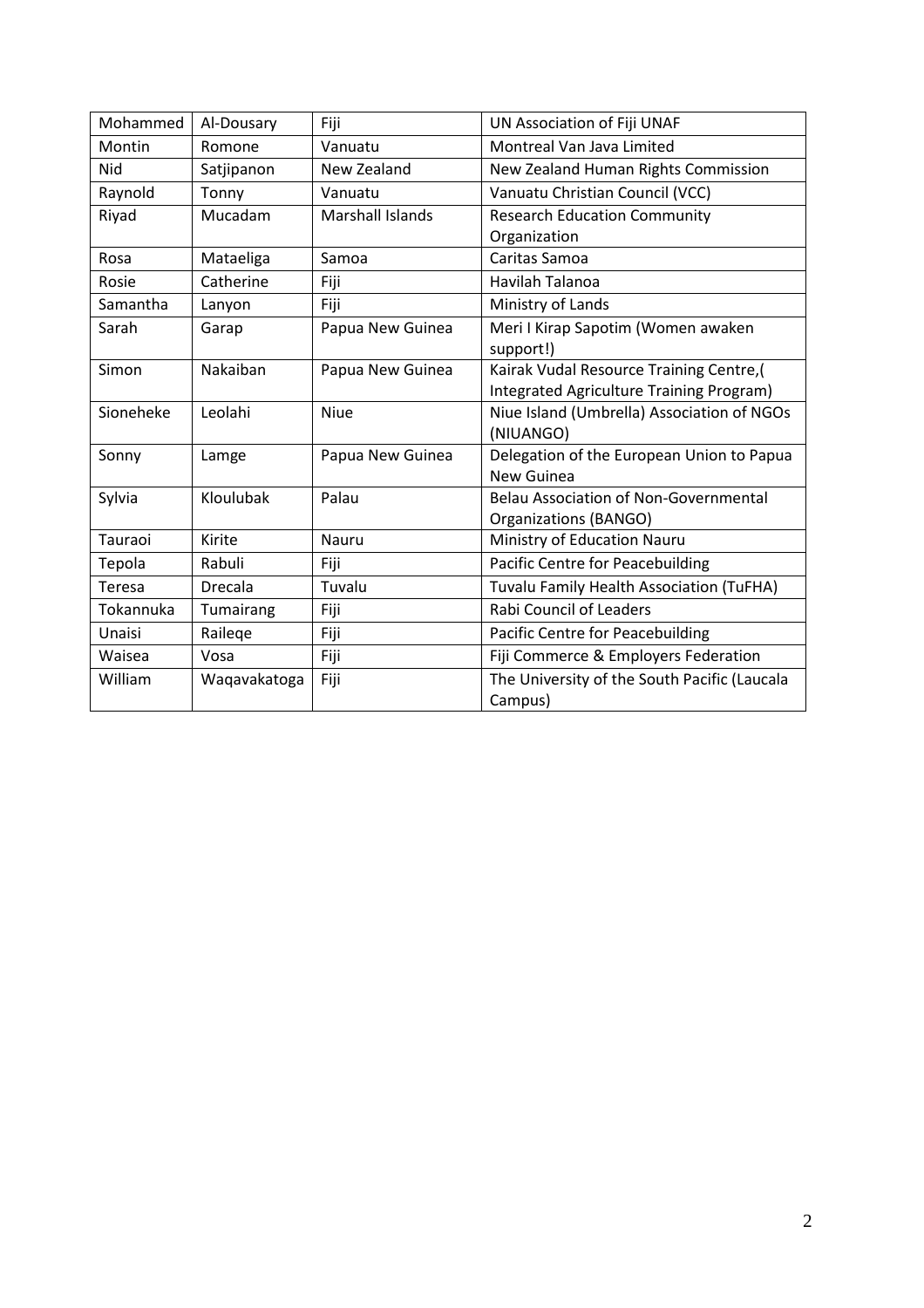## **Appendix 3: Trainer Biographies**

#### **Amy Sinclair, Business and Human Rights Resource Centre**

Amy Sinclair is an international lawyer, researcher and advisor on Human Rights and Business. She is the Regional Representative for Australia, New Zealand and the Pacific of the Business & Human Rights Resource Centre, an international NGO that tracks the human rights impacts of companies worldwide. Amy has worked extensively in the not-for-profit sector as an adviser to NGOs and public bodies on business and human rights law, policy and advocacy. Amy is dedicated to raising awareness of human rights issues and educating human rights advocates. She is a regular public speaker and media commentator on developments Human Rights and Business law and policy.

#### **Claire Slatter, Academic at University of the South Pacific**

Claire Slatter taught Politics in the (then) Department of History/Politics at USP for 17 years before moving with her family to Wellington for three years. On her return she joined the Fiji Institute of Technology to help set up and teach mandatory ethics units. When FIT and other national tertiary institutions combined to form the Fiji National University a year later, she was appointed Head of the School of Social Sciences, and oversaw the establishment of undergraduate programmes in history and geography. She returned to USP in February 2012, where she joined the School of Government, Politics and International Affairs, teaching both postgraduate courses in the Governance Programme and undergraduate courses in Politics and International Affairs. Claire's research interests include global development policy debates, the politics of economic and trade liberalization in the Pacific region, the implications and impacts of sectoral 'reforms' in Pacific Island states, and the economic rights of Pacific women. Claire has been actively involved in NGO work nationally and internationally. She is a founding member of the Citizens' Constitutional Forum of Fiji which was originally established to build consensus on a democratic constitutional settlement after the 1987 coups. She is also a founding member (and current Board Chair) of the South-based feminist network of scholars and activists, Development Alternatives with Women for a New Era (DAWN).

#### **Emeline Siale, Executive Director of PIANGO**

Emeline Siale Ilolahia is the Executive Director of PIANGO and has a strong history of over 10 years of experience and track record in promoting sustainable growth and social development in the pacific region and a reputation for developing strong partnerships within the civil society sector. She has exposure in regional and global advocacy. In her previous role as Executive Director of the Civil Society Forum of Tonga, Siale was instrumental in bringing together and supporting coalitions working on issues as diverse as ethical leadership, women's access to finance, women's leadership and political participation, and deep-sea mining. Siale was awarded an inaugural Jose Edgardo Campos Collaborative Leadership Award in Washington DC in 2016, in recognition of her contributions to local leadership efforts in Tonga. She holds a Masters in Business Administration from the University of the South Pacific, Graduate Diploma in Non-For-Profit Management from Unitec, New Zealand, and Graduate Diploma in Public Sector from Massey University, New Zealand.

### **John Southalan, Independent Examiner (Australian National Contact Point for the OECD Guidelines on Multinational Enterprises)**

John Southalan is a lawyer, mediator and academic based in Perth, Australia. He also has the part-time role managing and conciliating complaints under the OECD Guidelines, with the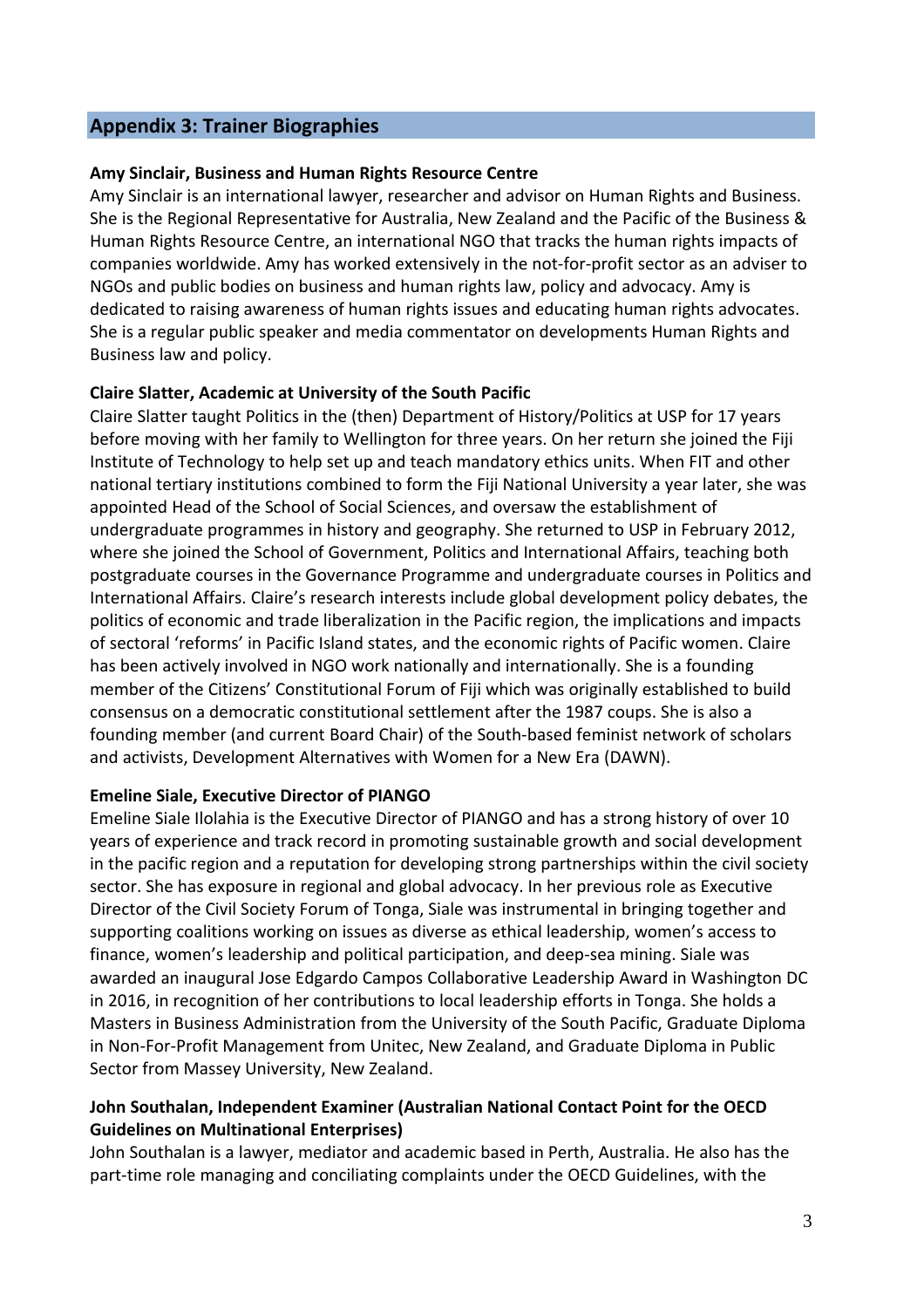Australian National Contact Point (AusNCP). Separate to that work, John's legal practice and academic work focusses on the extractive sector, government regulation and human rights. He has previously worked with NGOs in Australia and Thailand, Dundee University, the Australian Human Rights Commission, and Corrs Chambers Westgarth. John writes on issues of Indigenous land rights, mining regulation, and human rights. E: [Secretariat@ausncp.gov.au](mailto:Secretariat@ausncp.gov.au) (AusNCP) and [john@southalan.net](mailto:john@southalan.net)

#### **Joshua Cooper, Academic in Human Rights, USA**

Joshua Cooper teaches at the University of Hawaii as well as guest lecturing at the National University of Ireland, and University of the District of Columbia and the International Training Center for Teaching Peace and Human Rights in Geneva. He lectures in political science and journalism, non-violent social movements, ecological justice in Oceania and Indigenous peoples' rights. Joshua has also had a number of leadership and supervisory roles, including as an Asia Pacific Leadership Program Fellow at the East-West Center, Board member of Peace Action, the Human Rights Task Force for the United National Association of the USA. Joshua has also been selected to work with Nobel Peace Prize Laureate and former U.S. Vice-President Al Gore on The Climate Project.

#### **Justine Nolan, Director, Australian Human Rights Institute, UNSW, Australia**

Justine is the Director of the Australian Human Rights Institute and a Professor in the Faculty of Law at UNSW Sydney. Justine's research focuses on the intersection of business and human rights, in particular, corporate responsibility for human rights and modern slavery. She teaches international human rights law and related courses on global law, development, globalisation and business and human rights. Prior to joining UNSW in 2004, she worked as the Director of the Business and Human Rights program at the Lawyers Committee for Human Rights (now Human Rights First) in the USA. This work examined ways in which to prevent and redress corporate violations of human rights. During this time Justine advised both companies and non-governmental organisations on effective strategies to protect human rights in the corporate sphere and was closely involved in the establishment of the Fair Labor Association. Justine is a member of the Australian Government's Modern Slavery Expert Advisory Group and advise companies, governments and civil society on human rights issues.

#### **Margaret Wachenfield, Managing Director, Themis Research; Senior Research Fellow, IHRB**

Margaret is an international lawyer and policy adviser with expertise and experience in applying and linking key international developments and standards related to human rights, human development, good governance, extractives, environment, and climate change to the work of international organisations and the private sector. As a senior research fellow, Margaret is the focal point for IHRB's work in East Africa and the research lead for IHRB's work with the Myanmar Centre for Responsible Business. Margaret started her career as legal counsel to the Danish Institute for Human Rights. After practicing law in a commercial firm, focusing on environmental and corporate responsibility issues, she joined the International Finance Corporation (IFC) (World Bank Group) to work on environmental and social dimensions of project finance transactions and later served as the principal human rights advisor at the IFC. More recently, Margaret was senior policy advisor to UNICEF, covering a wide range of child rights issues. Margaret has a Bachelor of Arts (BA) in biology from Wellesley College, a juris doctor (JD) and masters in international and comparative law (LLM) from Duke University School of Law and a PhD in law (licentiat) from the University of Copenhagen.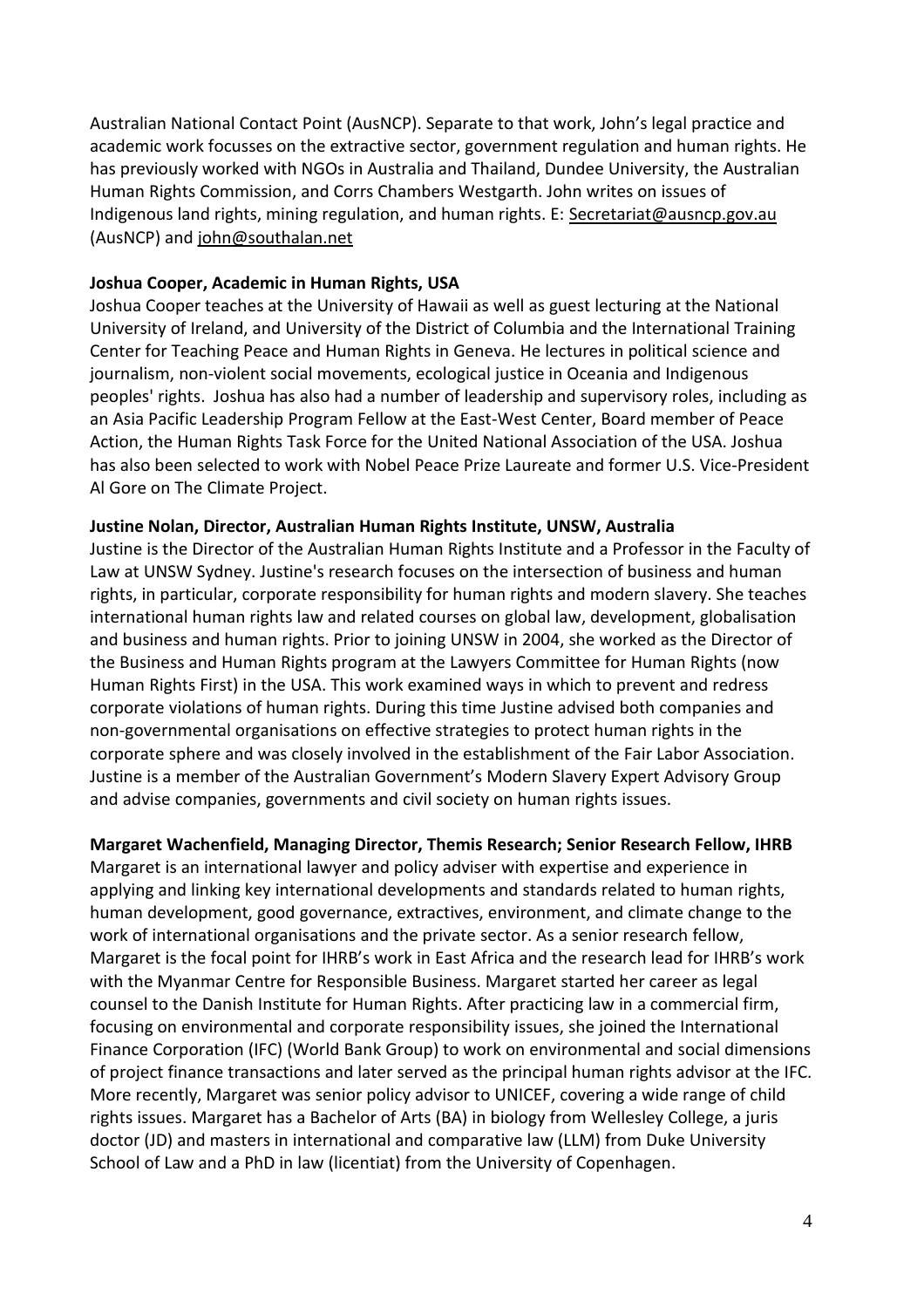#### **Matthew Baird, Director, Asian Research Institute for Environmental Law**

Matthew Baird has over 32 years experience in environmental and planning law in Australia. Matthew was Chair of the Environment and Planning Law Group of the Law Council of Australia from 2008-2012, Australia's peak body representing the legal profession in Australia. He is a member of LAWASIA's Committee on Environmental Law and the International Union for the Conservation of Nature (IUCN) Commission on Environmental Law (WCEL). Matthew has consulted to the Asian Development Bank, UN Environment, UNDP, WWF, and Vermont Law School in Myanmar, providing capacity building and training on EIA to the Ministry of Natural Resources and Environment Conservation of Myanmar and on ESG to the Ministry of Planning, Finance and Industry. He led one of the first training programs on environmental law and advocacy in Myanmar in October 2012 and has remained engaged on environmental law in Myanmar since that time until the recent coup. He has worked widely in South-East Asia on environmental law and environmental impact assessment. In September 2016, he was appointed as **Visiting Scholar** of the Myanmar Environmental Governance Program of Vermont Law School. He is a **Honorary Research Fellow** at the Myanmar Centre for Responsible Business and a **Fellow** of the Environment Institute of Australia and New Zealand.

#### **Patrick Earle, Executive Director of Diplomacy Training Program**

Patrick Earle has over 20 years' experience working in the human rights movement, both in Australia and internationally. Since 2003 Patrick has been the Executive Director of the Diplomacy Training Program, and in this role has developed and facilitated over 50 human rights courses in the region – including new thematic courses focusing on human rights business, human rights and migrant workers and the rights of Indigenous peoples. From 1996 until 2003, Patrick worked with the Human Rights Council of Australia with a focus on its ground-breaking project on the relationship between human rights and development and is coauthor of "The Rights Way to Development – Policy and Practice". Prior to that he worked for Amnesty International in London and produced their first International Campaigning Manual.

#### **Robert Vaughan, Human Rights Officer, OHCHR-ROP, Fiji**

Robert is a human rights officer at the United Nations Office of the United Nations High Commissioner for Human Rights (OHCHR). He holds a BA in Business and Combined Studies and an MA in International Development Studies. As a human rights officer, he has worked in a number of OHCHR country and regional offices, including; Kosovo, Kyrgyzstan, Cambodia, Thailand, South Sudan, and in the OHCHR headquarters in Geneva, Switzerland. Whilst in the field he has conducted first-hand monitoring and investigating into human rights violations and abuses. As geographical desk officer in Geneva Robert has covered over 60 countries, in all regions of the globe, and provided specialised support to the Special Rapporteurs of Myanmar, Cambodia, and Israeli and the Occupied Palestine Territories. He has also conducted thematic work / reports in the areas of; the right to food, land and housing rights, business and human rights; social inequality; the rights of peasants and rural people; and children deprived of liberty. Robert is currently based in OHCHR Regional Office for the Pacific (ROP) and is the focal point for climate change, environment, migration, business and human rights and economic, social and cultural rights.

#### **Roger (Rocky) Guzman, Deputy Director, Asian Research Institute for Environmental Law** Roger Joseph (Rocky) Guzman is the Deputy Director of the Asian Research Institute for